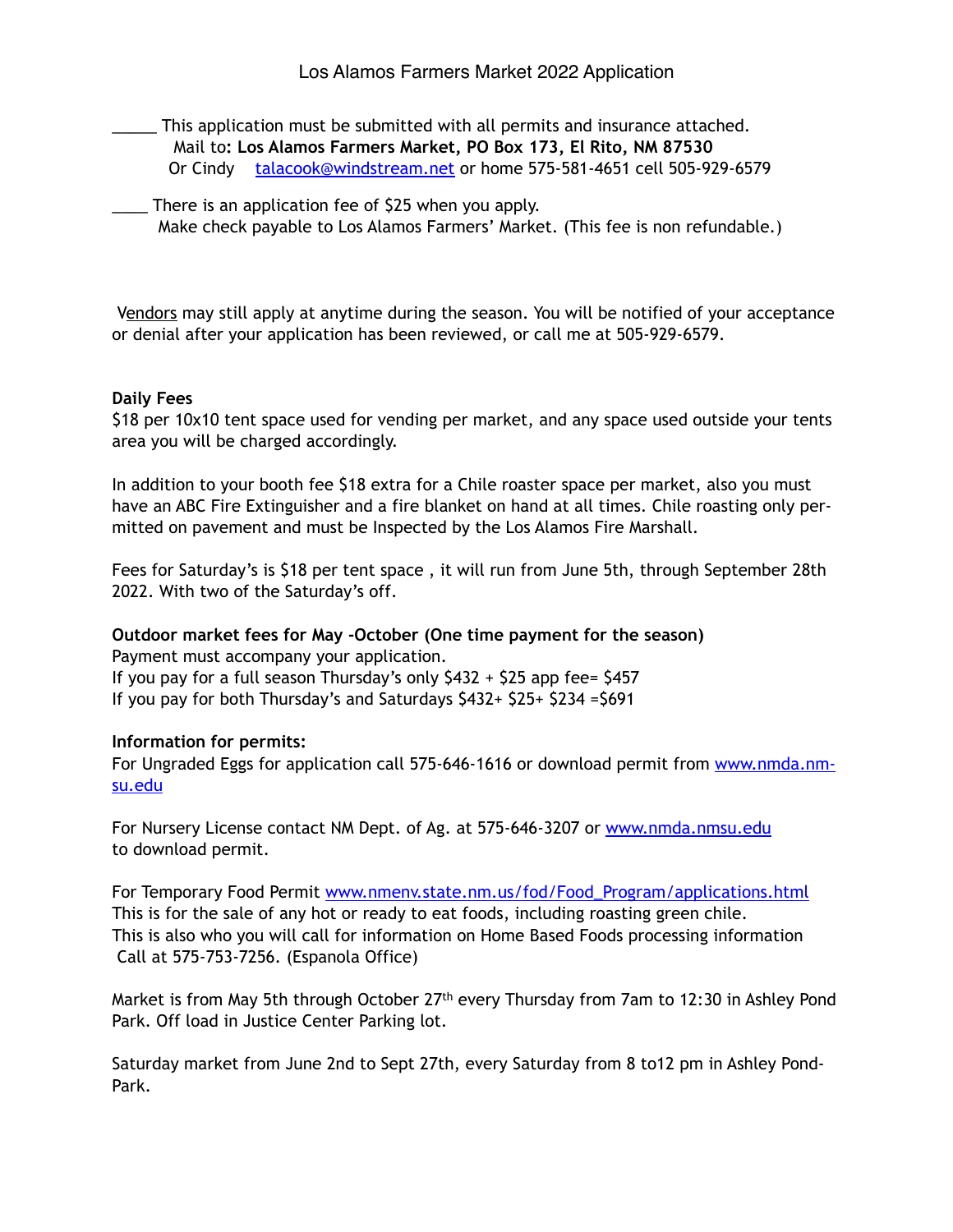**You keep this page**

## **Los Alamos Farmers' Market Rules & Regulations**

**Reselling** will not be tolerated at the LAFM. **There will be no exceptions.** Any infractions will be viewed as deception and will result in permanent exclusion from the LAFM. (Please consult the market manager or If there are any questions and you need clarification).

Farmers will only be allowed to sell produce grown & harvested by them within the borders of New Mexico. Preference will be given to farmers closest to the Los Alamos area. Any farmer or product outside this area must be approved on a case-by-case basis.

Only items listed on your crop plan may be sold at market.

Farmers must notify the market manager of changes in their crop plan in writing before bringing any new crop to market. Management may ask a vendor to remove any item that is not listed on their crop plan. Farmers entering the market for the first time during the season may be required to withhold product if it is determined that there is too much of that product at the market on that day.

\*ALL VENDORS must agree to assist in the inspection of their farm or gardens. Failure to do so can result in suspension. Everyone will be inspected once every three years, or more often if warranted.

**Produce** offered at the market must be grown, cared for, and harvested by the local farmer. To assure our customers that they receive the highest quality fruits & vegetables, any overripe fruits or produce must be clearly marked and priced as such.

**Cider & Juices** can be sold by the producers of those fruits. Processors must use new containers.

A copy of your processor's permit, liability insurance and label must be submitted with your application.

**Dried Fruits & Vegetables** can only be sold from the produce you have grown & harvested. A copy of your processor permit, liability insurance and label must be submitted with your application.

**Eggs** must be from your own fowl. Eggs must be washed and containers must be clean or new. Eggs must be kept cool and marked if not labeled "Ungraded". Also egg cartons must have your farm information label attached.

**Honey & Bee Product** can only be extracted and bottled by the person owning and raising the bees. Wax products must come from these bees only. **You keep this page**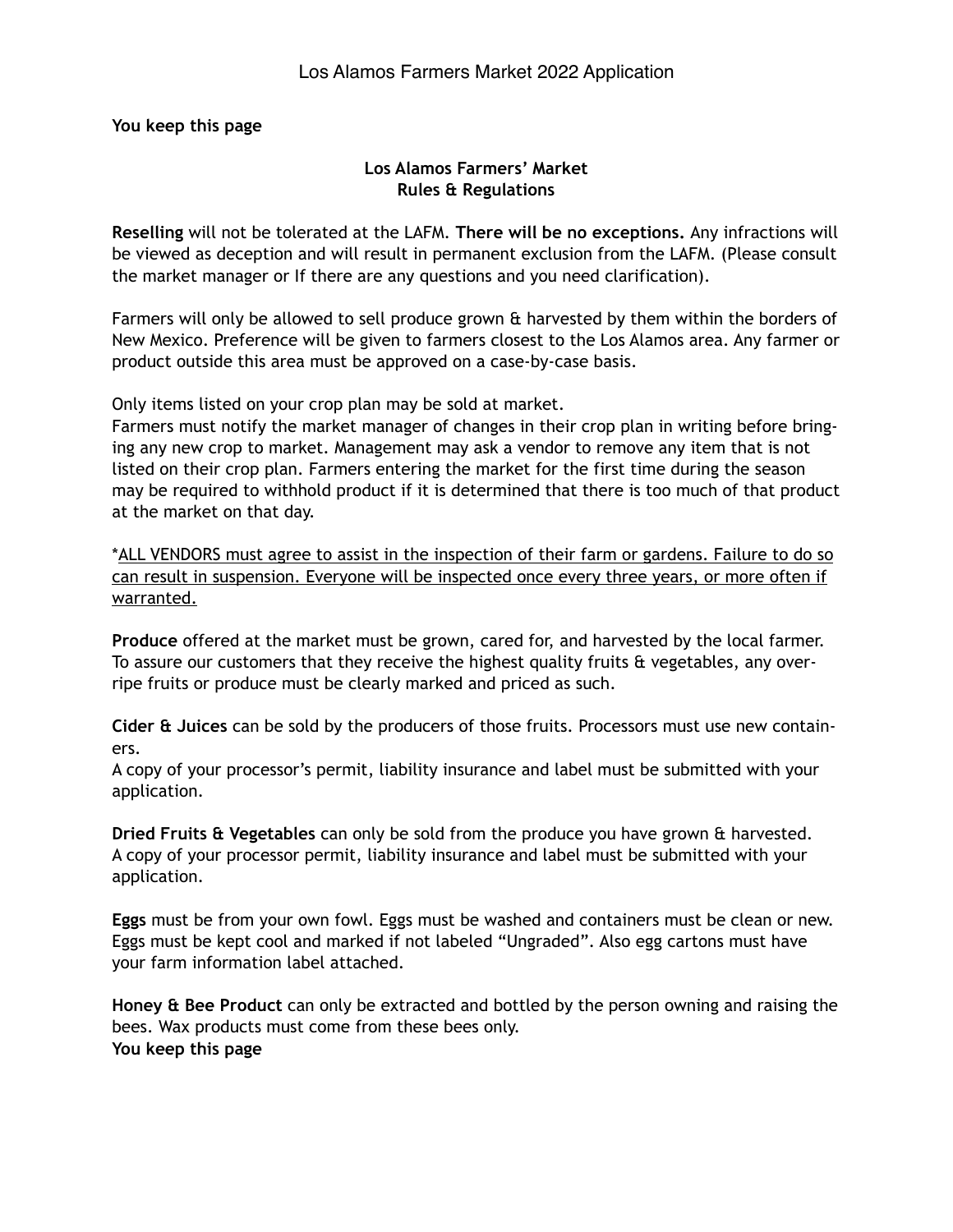## **Los Alamos Farmers' Market Rules & Regulations**

**Dairy Product :** must be from your own stock. All items must meet State and Federal guidelines.

Label must be attached with your application along with your permits  $\hat{a}$  insurance.

## **Jams & Jellies, Salsa, Dips and Mixes**

All these items must be made from fruits & vegetables you have grown or that come from a regional farmer. All these items must also be processed in a state-approved facility. Permits and insurance are required for these products and a label needs to be submitted for each product with your application.

**Baked Goods:** all of these items must be made from scratch, using local fruits and ingredients whenever possible. Items must be individually wrapped or covered. A copy of your processor's permit, liability insurance and label must be submitted with your application.

**Meats**: Animals that you have raised from babies or have owned for a year can be sold as meat. Also customers have asked what your animals are fed. Please post in your booth. Copies of Permits/ USDA Processing/ Insurance/and label must be submitted with your application.

## **Non-edible items**

Nursery plants, trees and flowers must be raised by the farmer. State license or permit must accompany your application. The market does have a nursery umbrella but you can be put on it if you do not have one or are not under another markets' umbrella. Sign-up is available in September for the following year's license. If interested, contact manager for more information.

## **Tintures, Salves, Lotions and Soaps.**

Must be made and not purchased. Local ingredients is encouraged.Liability Insurance needed on this product.

## **CBD:**

All sellers must be state approved and licensed, liability insurance needed.

## **CRAFTS: at Saturday Market ONLY!**

Ceramics, Basketry , Recycled Wooden items, Recycle Paper Art,

Weavings with some local yarns in them, Baskets you've woven, Pottery, Items made from wood, Wooden or Birdhouse made of recycled materials, willow and branch furniture, candles, all craft must be made and sold by the person selling them. All craft must have some local materials in them.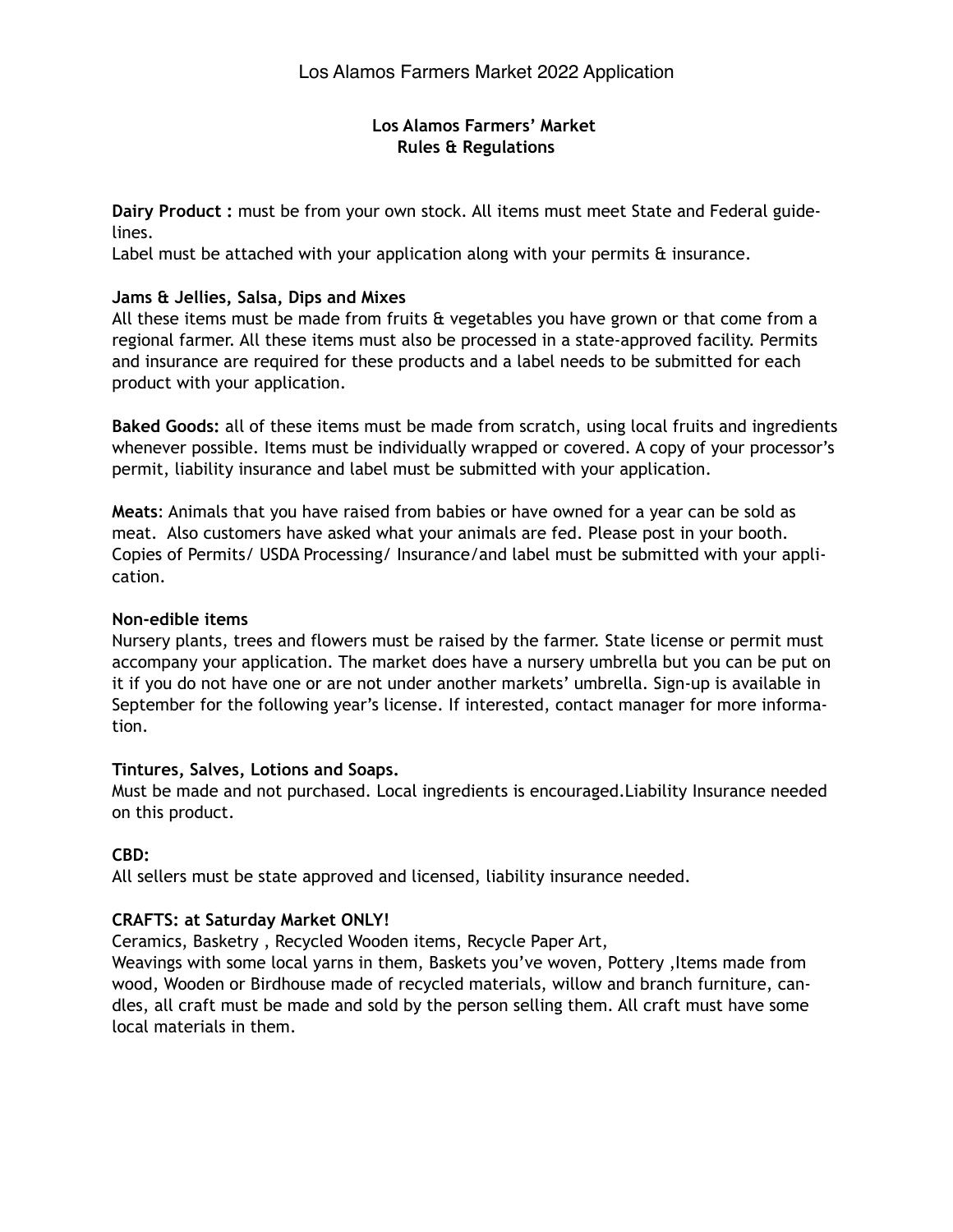## **Rules & Regulations**

## **\*Please Read Carefully**

\*All sellers are required to fill out and read the market application before being allowed to sell at the market.

\* You are required to have a sign with your business information clearly displayed.

\*You must operate your booth/stand in a sanitary manner, keeping all products inside your booth.

\*You are also responsible for your trash disposal (dumpster) and leaving your area clean. If you leave any trash or produce in your area you will be given 1<sup>st</sup> time Verbal Warning, 2<sup>nd</sup> time a written warning and \$18 fine, and 3<sup>rd</sup> time you will be suspended for a market and a \$36 fine.

\*You must call or email when you are going to miss a Thursday once you are a regular vendor. If not a \$18 fine will be issued for the date you miss without calling. Home 575-581-4651, Cell 505-929-6579 or [talacook@windstream.net](mailto:talacook@windstream.net) 

\*You must also notify the market manager of your last Thursday at market for the season either by email or phone. A fine of \$18 will be issued if you don't. 505-929-6579 or [talacook@windstream.net](mailto:talacook@windstream.net)

\* All regular vendors must be in the park no later than 6:30 am if you are not in your space by that time, your space will be sold from 6:30-6:45.

\*All vendors will be off loading at market, and cars or trucks can park in library parking lot across from market (in the old market lot) during market, unless pre-approved.

- \* The use of human fertilizer on any product sold at the Los Alamos Farmers' Market is prohibited!
- \* You must turn in seasonal income report due by November 23rd, 2022 , send to

505-929-6579 or [talacook@windstream.net](mailto:talacook@windstream.net)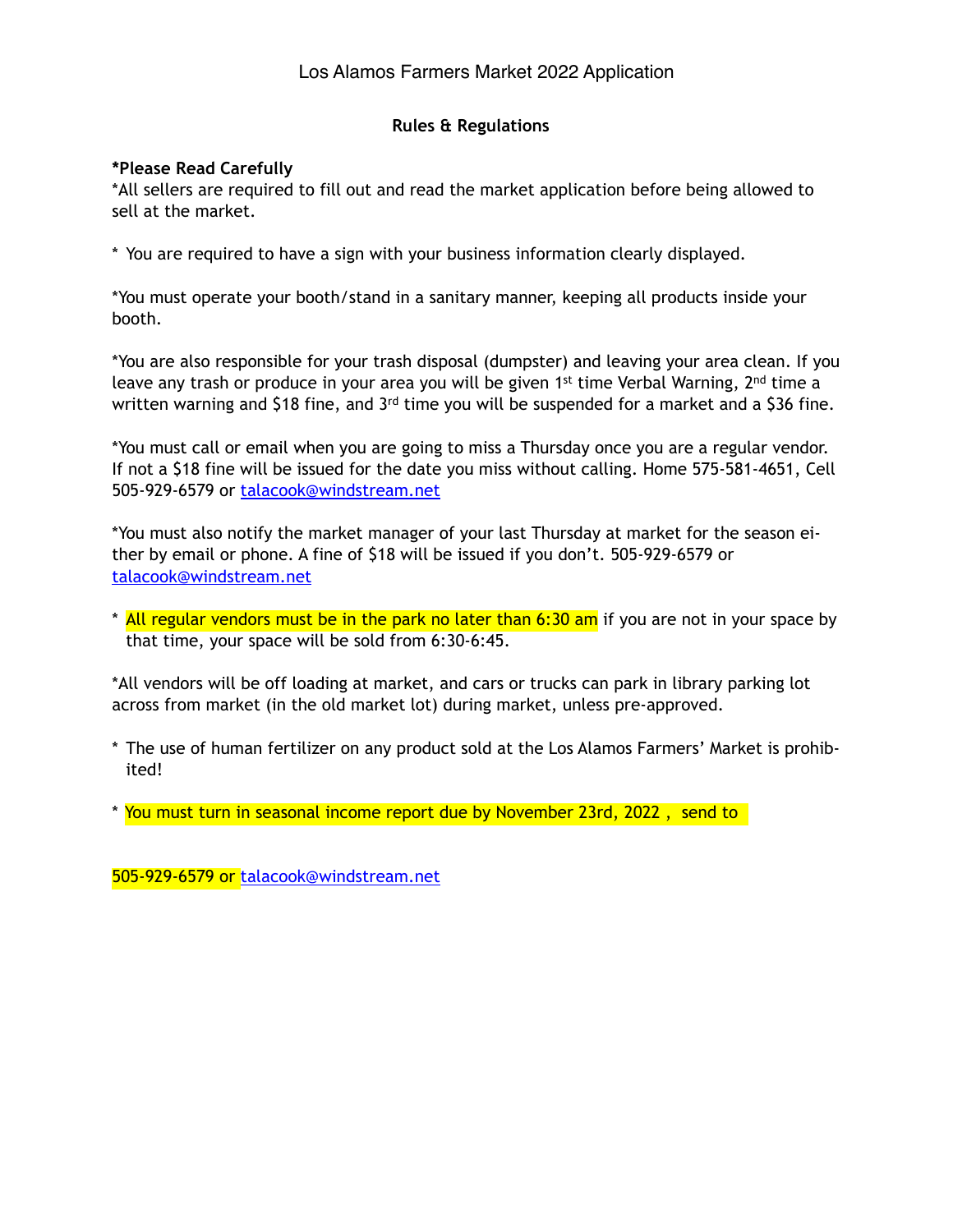Opening date May 5th Opening Saturday is June 2nd,2022 Your estimated starting date\_\_\_\_\_\_\_\_\_\_\_\_ are you interested in vending on Saturdays\_\_\_\_\_\_

| Farm name or business |                   |                                                               |  |
|-----------------------|-------------------|---------------------------------------------------------------|--|
|                       |                   |                                                               |  |
| Mailing               |                   |                                                               |  |
|                       |                   |                                                               |  |
|                       | $\frac{1}{2}$ Zip | $\mathsf{Country} \_\_\_\_\_\_\_\_\_\_\_\_\_\_\_\_\_\_\_\_\_$ |  |
| phone_                | cell              |                                                               |  |
| Email                 |                   |                                                               |  |

Please complete the application and review the data sheet. List the crops and farm products that you plan to sell at the market this season. Please be as thorough as possible. Attach additional sheets if needed. Please send in all permits, licenses, and insurance copies with your completed application and agreement.

#### Application Statement:

I agree to **A**) abide by the Rules & Regulations of the Los Alamos Farmers' Market **B**) obtain any and all permits required by municipal, county or state agencies **C**) assist in any inspection of my farm by the Los Alamos Farmers' Market & County Extension Agency Service **D**) display a sign with my business name and farm information during market hours. I further understand that failure to abide by the market rules & regulations may result in a loss of vending space. I also agree not to hold the Los Alamos Farmers' Market or The County of Los Alamos responsible for any damages arising out of any sales from any of my products that are sold at market. I am also responsible for all damages that may occur at my booth or within it. It is my responsibility to weigh down all tents or umbrellas and keep them safe from accidents.

All items for sale in your booth must be listed on your application. Also note: **NO RESELLING** of any kind will be allowed. Please sign below after you have read all of the Rules & Regulations.

| Sign and date that you have read the above and agree to these terms.                                          |      |
|---------------------------------------------------------------------------------------------------------------|------|
|                                                                                                               | date |
| How do you want to be notified of future meetings: Choose one                                                 |      |
|                                                                                                               |      |
| Mailing ad-                                                                                                   |      |
| dress and the contract of the contract of the contract of the contract of the contract of the contract of the |      |
| Phone                                                                                                         |      |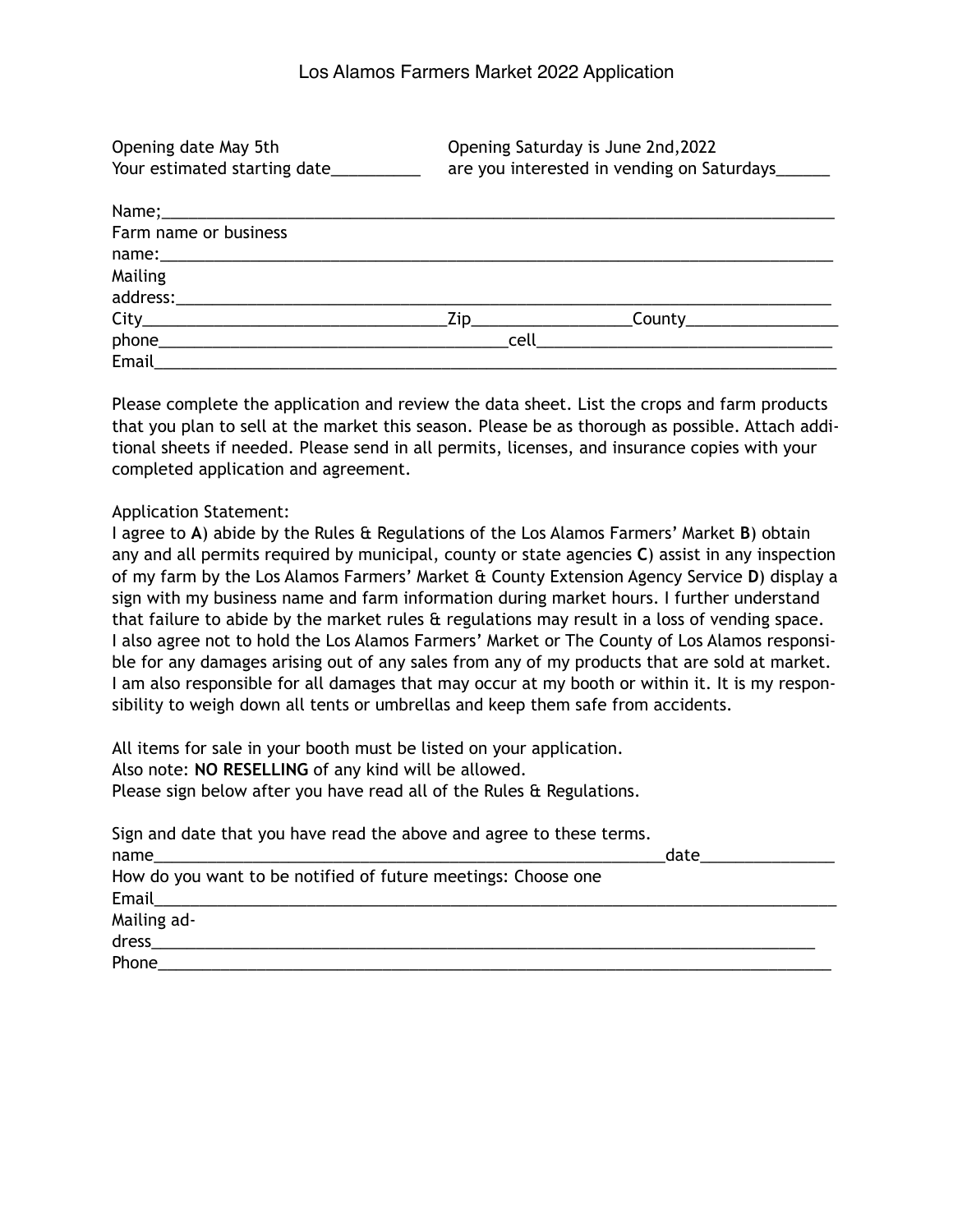| Los Alamos Farmers' Market<br>2022 Crop Plan                                       |                                                  |                                                    |        |  |
|------------------------------------------------------------------------------------|--------------------------------------------------|----------------------------------------------------|--------|--|
| If you grow at more than one address please fill out a crop plan for each address. |                                                  |                                                    |        |  |
|                                                                                    |                                                  |                                                    |        |  |
|                                                                                    | Address of where you are growing:                | <u> 1989 - Johann John Stein, markin fizikar (</u> |        |  |
|                                                                                    |                                                  |                                                    |        |  |
|                                                                                    |                                                  |                                                    |        |  |
| <b>Trees/Plants</b>                                                                | Amt. of rows/trees                               | Row size Product                                   |        |  |
|                                                                                    |                                                  |                                                    |        |  |
|                                                                                    |                                                  |                                                    |        |  |
|                                                                                    |                                                  |                                                    |        |  |
|                                                                                    |                                                  |                                                    |        |  |
|                                                                                    |                                                  |                                                    |        |  |
|                                                                                    |                                                  |                                                    |        |  |
|                                                                                    |                                                  |                                                    |        |  |
|                                                                                    |                                                  |                                                    |        |  |
|                                                                                    |                                                  |                                                    |        |  |
|                                                                                    |                                                  |                                                    |        |  |
|                                                                                    |                                                  |                                                    |        |  |
|                                                                                    |                                                  |                                                    |        |  |
|                                                                                    |                                                  |                                                    |        |  |
|                                                                                    |                                                  |                                                    |        |  |
|                                                                                    |                                                  |                                                    |        |  |
|                                                                                    |                                                  |                                                    |        |  |
|                                                                                    |                                                  |                                                    |        |  |
|                                                                                    |                                                  |                                                    |        |  |
|                                                                                    |                                                  |                                                    |        |  |
|                                                                                    |                                                  |                                                    |        |  |
|                                                                                    |                                                  |                                                    |        |  |
|                                                                                    |                                                  |                                                    |        |  |
|                                                                                    |                                                  |                                                    |        |  |
|                                                                                    |                                                  |                                                    |        |  |
|                                                                                    |                                                  |                                                    |        |  |
|                                                                                    |                                                  |                                                    |        |  |
|                                                                                    | Please sign that all the information is correct. |                                                    |        |  |
| name_                                                                              |                                                  |                                                    | _date_ |  |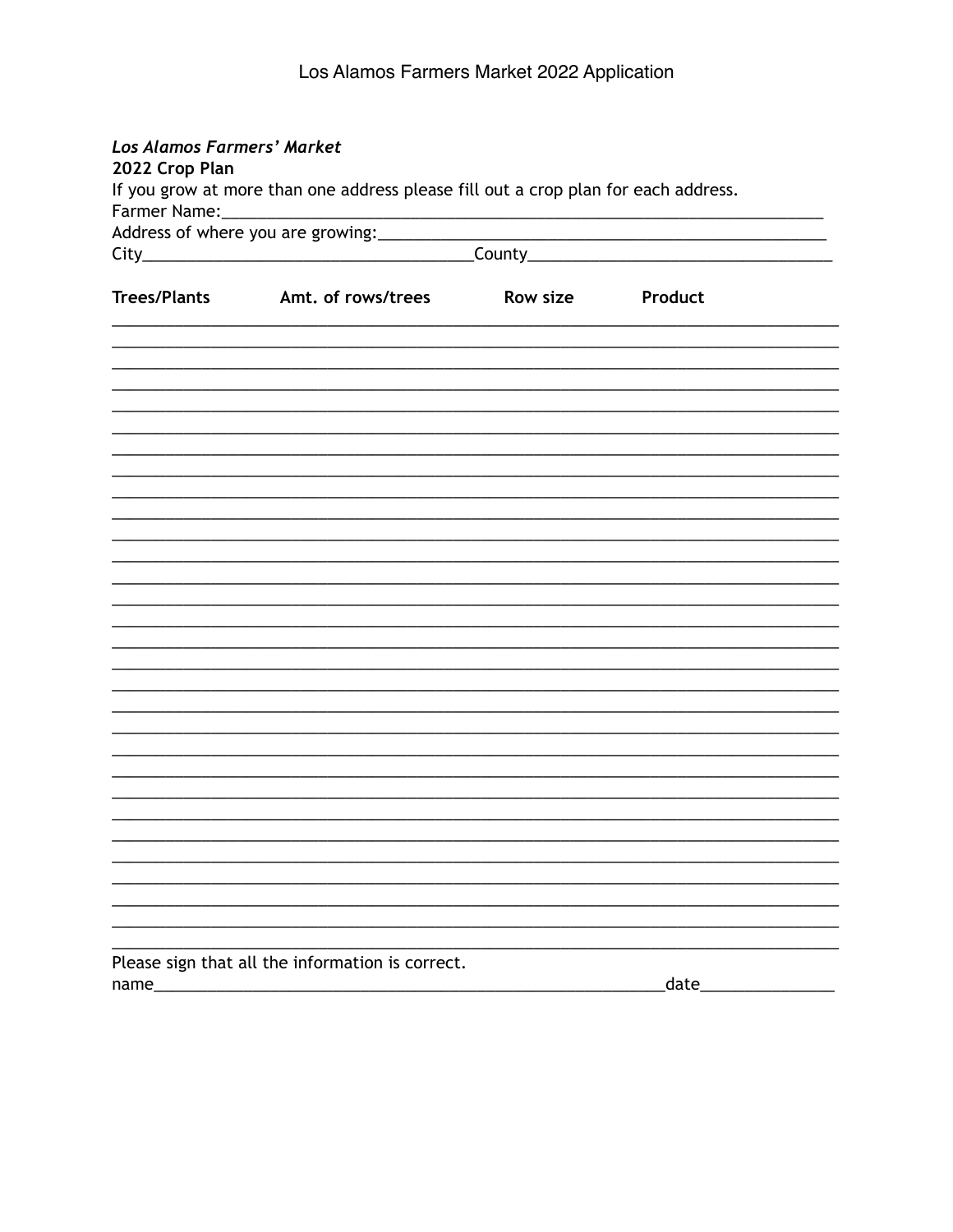| <b>Los Alamos Farmers Market</b><br>2022 Processors food plan |             |              |
|---------------------------------------------------------------|-------------|--------------|
|                                                               |             |              |
|                                                               |             |              |
|                                                               |             |              |
|                                                               |             |              |
|                                                               |             |              |
| What you'll be bring to market                                |             |              |
| Products                                                      | ingredients | what's local |
|                                                               |             |              |
|                                                               |             |              |
|                                                               |             |              |
|                                                               |             |              |
|                                                               |             |              |
|                                                               |             |              |
|                                                               |             |              |
|                                                               |             |              |
|                                                               |             |              |
|                                                               |             |              |
|                                                               |             |              |
|                                                               |             |              |
|                                                               |             |              |
|                                                               |             |              |
|                                                               |             |              |

This is your log on processed foods please keep a copy with your receipts. Some of you already keep a log but for those who don't this will help if anything is called into question. This market does ask you to support local when possible in your products.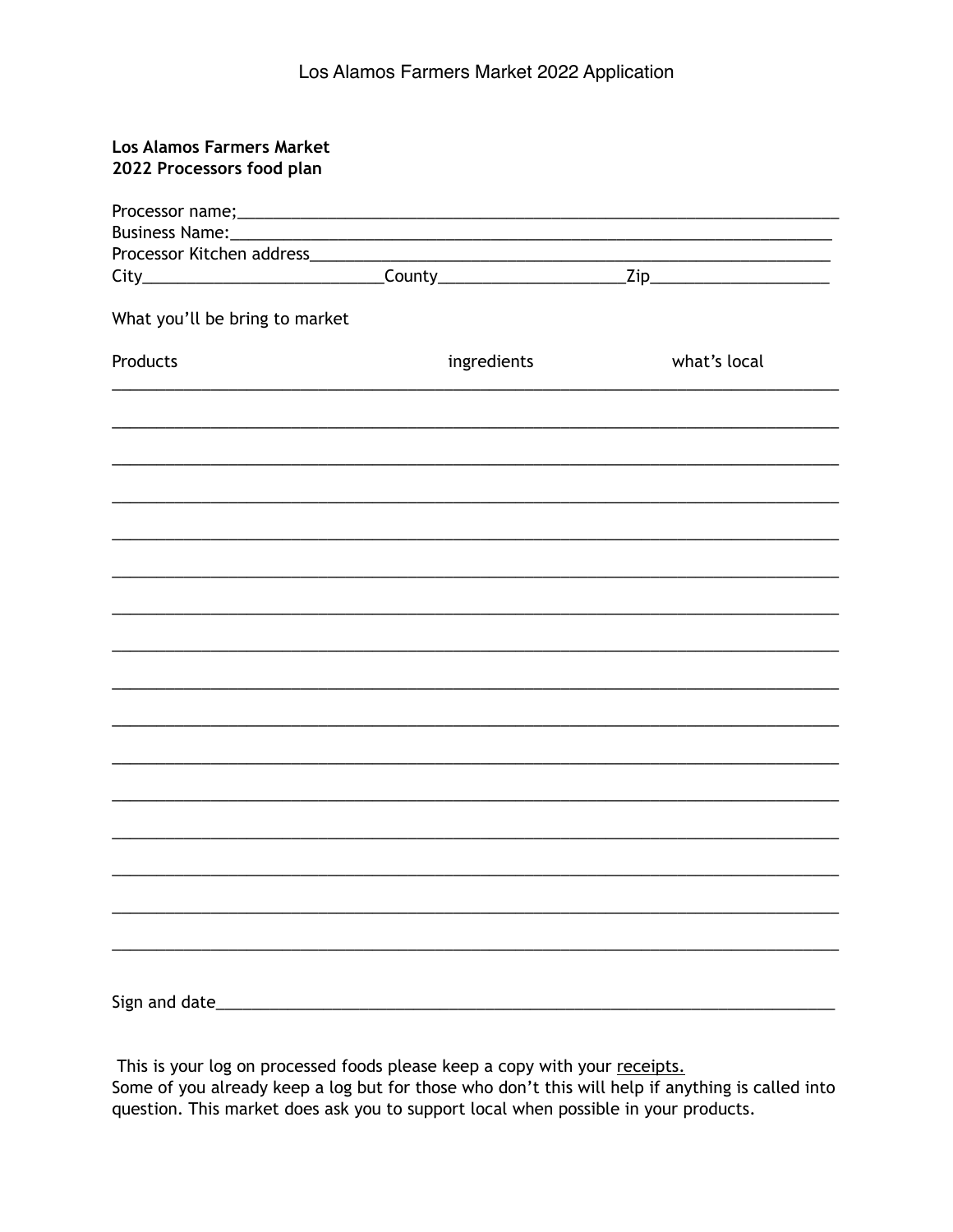| <b>FRUITS/ VEGETABLES</b> | Who & Where you purchased from                          | Amounts |                 |
|---------------------------|---------------------------------------------------------|---------|-----------------|
| Example : Apricots        | Cindy Talamantes LAFM<br>El Rito, NM 87530 505-929-6579 | 20 lbs  | S <sub>50</sub> |